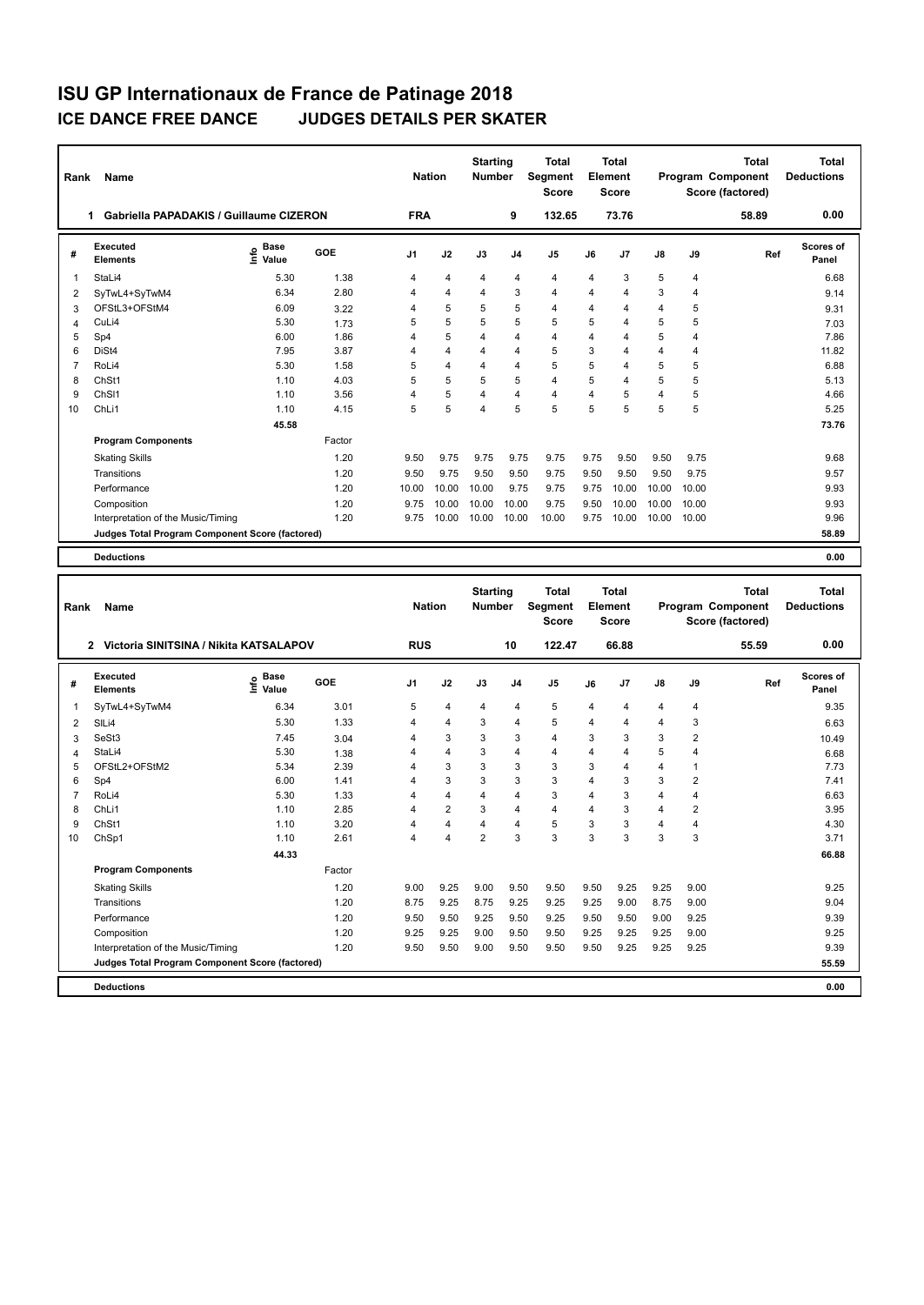| Rank           | <b>Name</b>                                     |                              |        | <b>Nation</b>  |                | <b>Starting</b><br><b>Number</b> |                | <b>Total</b><br>Segment<br><b>Score</b> |                | <b>Total</b><br>Element<br><b>Score</b> |                |                | <b>Total</b><br>Program Component<br>Score (factored) | Total<br><b>Deductions</b> |
|----------------|-------------------------------------------------|------------------------------|--------|----------------|----------------|----------------------------------|----------------|-----------------------------------------|----------------|-----------------------------------------|----------------|----------------|-------------------------------------------------------|----------------------------|
|                | <b>Piper GILLES / Paul POIRIER</b><br>3         |                              |        | CAN            |                |                                  | 8              | 114.49                                  |                | 60.75                                   |                |                | 53.74                                                 | 0.00                       |
| #              | Executed<br><b>Elements</b>                     | <b>Base</b><br>lnfo<br>Value | GOE    | J <sub>1</sub> | J2             | J3                               | J <sub>4</sub> | J <sub>5</sub>                          | J6             | J7                                      | $\mathsf{J}8$  | J9             | Ref                                                   | <b>Scores of</b><br>Panel  |
| 1              | CoSp4                                           | 6.00                         | 1.54   | 4              | $\overline{4}$ | 3                                | 3              | 3                                       | $\overline{2}$ | 3                                       | $\overline{4}$ | 4              |                                                       | 7.54                       |
| 2              | SyTwL3+SyTwM4                                   | 6.09                         | 1.77   | 3              | $\overline{2}$ | $\overline{1}$                   | $\overline{2}$ | 3                                       | $\overline{2}$ | 3                                       | 3              | $\overline{2}$ |                                                       | 7.86                       |
| 3              | CuLi4                                           | 5.30                         | 1.33   | 5              | $\overline{4}$ | 4                                | $\overline{4}$ | $\overline{4}$                          | 3              | 3                                       | $\overline{4}$ | 4              |                                                       | 6.63                       |
| 4              | ChSp1                                           | 1.10                         | 2.02   | $\overline{2}$ | 3              | 3                                | $\overline{2}$ | $\overline{4}$                          | 3              | 2                                       | $\overline{2}$ | $\overline{2}$ |                                                       | 3.12                       |
| 5              | RoLi4                                           | 5.30                         | 0.89   | 3              | 3              | 3                                | 3              | $\overline{2}$                          | $\overline{2}$ | $\overline{2}$                          | 3              | $\overline{2}$ |                                                       | 6.19                       |
| 6              | OFStL2+OFStM2                                   | 5.34                         | 1.97   | 3              | $\overline{3}$ | 3                                | $\overline{2}$ | 3                                       | $\overline{2}$ | 3                                       | 3              | $\overline{2}$ |                                                       | 7.31                       |
| $\overline{7}$ | DiSt <sub>2</sub>                               | 6.95                         | 2.21   | 3              | 3              | 3                                | $\mathbf{1}$   | $\overline{2}$                          | $\overline{2}$ | $\overline{2}$                          | $\overline{2}$ | $\overline{2}$ |                                                       | 9.16                       |
| 8              | ChSt1                                           | 1.10                         | 2.13   | $\overline{2}$ | 3              | $\overline{2}$                   | 3              | 3                                       | $\overline{2}$ | 2                                       | 3              | 3              |                                                       | 3.23                       |
| 9              | ChS <sub>11</sub>                               | 1.10                         | 3.08   | 4              | $\overline{4}$ | 3                                | $\overline{4}$ | $\overline{4}$                          | 3              | 3                                       | $\overline{4}$ | 4              |                                                       | 4.18                       |
| 10             | StaLi3                                          | 4.30                         | 1.23   | 4              | 3              | $\overline{\mathbf{A}}$          | $\overline{4}$ | 5                                       | 3              | 3                                       | $\overline{4}$ | 3              |                                                       | 5.53                       |
|                |                                                 | 42.58                        |        |                |                |                                  |                |                                         |                |                                         |                |                |                                                       | 60.75                      |
|                | <b>Program Components</b>                       |                              | Factor |                |                |                                  |                |                                         |                |                                         |                |                |                                                       |                            |
|                | <b>Skating Skills</b>                           |                              | 1.20   | 8.50           | 9.00           | 8.75                             | 8.75           | 9.00                                    | 8.75           | 9.00                                    | 8.75           | 8.75           |                                                       | 8.82                       |
|                | Transitions                                     |                              | 1.20   | 8.75           | 9.25           | 8.75                             | 8.50           | 8.75                                    | 8.75           | 8.75                                    | 8.75           | 8.75           |                                                       | 8.75                       |
|                | Performance                                     |                              | 1.20   | 9.50           | 9.50           | 9.00                             | 8.75           | 8.75                                    | 9.00           | 9.25                                    | 9.00           | 9.25           |                                                       | 9.11                       |
|                | Composition                                     |                              | 1.20   | 9.00           | 9.25           | 9.25                             | 8.75           | 9.00                                    | 8.75           | 9.00                                    | 9.25           | 9.25           |                                                       | 9.07                       |
|                | Interpretation of the Music/Timing              |                              | 1.20   | 9.25           | 9.50           | 9.00                             | 8.75           | 9.00                                    | 9.00           | 9.00                                    | 9.00           | 9.00           |                                                       | 9.04                       |
|                | Judges Total Program Component Score (factored) |                              |        |                |                |                                  |                |                                         |                |                                         |                |                |                                                       | 53.74                      |
|                | <b>Deductions</b>                               |                              |        |                |                |                                  |                |                                         |                |                                         |                |                |                                                       | 0.00                       |
|                | Music requirements violation:                   | (1 of 10)                    |        |                |                |                                  |                |                                         |                |                                         |                |                |                                                       |                            |

| Rank           | Name                                            |                              |        | <b>Nation</b>  |                | <b>Starting</b><br><b>Number</b> |                | <b>Total</b><br>Segment<br><b>Score</b> |                | Total<br>Element<br><b>Score</b> |                |                | <b>Total</b><br>Program Component<br>Score (factored) | <b>Total</b><br><b>Deductions</b> |
|----------------|-------------------------------------------------|------------------------------|--------|----------------|----------------|----------------------------------|----------------|-----------------------------------------|----------------|----------------------------------|----------------|----------------|-------------------------------------------------------|-----------------------------------|
|                | Kaitlin HAWAYEK / Jean-Luc BAKER<br>4           |                              |        | <b>USA</b>     |                |                                  | 6              | 111.62                                  |                | 60.36                            |                |                | 51.26                                                 | 0.00                              |
| #              | Executed<br><b>Elements</b>                     | <b>Base</b><br>١nf٥<br>Value | GOE    | J <sub>1</sub> | J2             | J3                               | J <sub>4</sub> | J <sub>5</sub>                          | J6             | J <sub>7</sub>                   | J8             | J9             | Ref                                                   | <b>Scores of</b><br>Panel         |
| $\mathbf{1}$   | SyTwL4+SyTwM4                                   | 6.34                         | 2.08   | 3              | 3              | 3                                | 3              | 3                                       | 3              | 3                                | $\overline{2}$ | $\overline{2}$ |                                                       | 8.42                              |
| 2              | CuLi4+StaLi4                                    | 10.60                        | 1.88   | 3              | $\overline{4}$ | 3                                | $\overline{1}$ | $\overline{2}$                          | $\overline{2}$ | 3                                | $\overline{4}$ | $\overline{2}$ |                                                       | 12.48                             |
| 3              | SIL <sub>i4</sub>                               | 5.30                         | 0.84   | $\overline{2}$ | 2              | $\overline{2}$                   | $\overline{2}$ | $\overline{2}$                          | 3              | 3                                | $\overline{4}$ | 3              |                                                       | 6.14                              |
| 4              | OFStL3+OFStM3                                   | 5.84                         | 1.77   |                | $\overline{2}$ | 3                                | $\overline{2}$ | 3                                       | $\overline{2}$ | $\overline{2}$                   | 3              | 3              |                                                       | 7.61                              |
| 5              | CoSp4                                           | 6.00                         | 1.09   | 2              | 3              | $\overline{2}$                   | $\overline{1}$ | $\overline{2}$                          | $\overline{2}$ | 3                                | 3              | 3              |                                                       | 7.09                              |
| 6              | MiSt <sub>2</sub>                               | 6.95                         | 2.21   | 1              | $\overline{2}$ | 3                                | $\overline{2}$ | $\overline{3}$                          | $\overline{2}$ | 3                                | 3              |                |                                                       | 9.16                              |
| $\overline{7}$ | ChSt1                                           | 1.10                         | 2.25   |                | 3              | 3                                | 3              | $\overline{2}$                          | $\overline{2}$ | 3                                | 3              | 3              |                                                       | 3.35                              |
| 8              | ChS <sub>11</sub>                               | 1.10                         | 2.25   | 3              | 3              | 3                                | $\overline{2}$ | 3                                       | 3              | $\overline{2}$                   | $\overline{4}$ | $\overline{2}$ |                                                       | 3.35                              |
| 9              | ChTw1                                           | 1.10                         | 1.66   | 1              | 3              | $\overline{2}$                   | $\overline{1}$ | $\overline{2}$                          | $\overline{2}$ | 3                                | $\overline{2}$ | $\overline{2}$ |                                                       | 2.76                              |
|                |                                                 | 44.33                        |        |                |                |                                  |                |                                         |                |                                  |                |                |                                                       | 60.36                             |
|                | <b>Program Components</b>                       |                              | Factor |                |                |                                  |                |                                         |                |                                  |                |                |                                                       |                                   |
|                | <b>Skating Skills</b>                           |                              | 1.20   | 8.00           | 8.50           | 8.50                             | 8.50           | 8.50                                    | 8.50           | 9.00                             | 8.50           | 8.75           |                                                       | 8.54                              |
|                | Transitions                                     |                              | 1.20   | 7.50           | 8.50           | 8.50                             | 8.25           | 8.00                                    | 8.25           | 8.75                             | 8.50           | 8.75           |                                                       | 8.39                              |
|                | Performance                                     |                              | 1.20   | 8.00           | 9.00           | 8.50                             | 8.25           | 8.50                                    | 8.75           | 9.00                             | 8.00           | 9.00           |                                                       | 8.57                              |
|                | Composition                                     |                              | 1.20   | 8.00           | 8.75           | 8.75                             | 8.50           | 8.50                                    | 8.50           | 9.00                             | 8.50           | 8.75           |                                                       | 8.61                              |
|                | Interpretation of the Music/Timing              |                              | 1.20   | 7.75           | 8.75           | 8.75                             | 8.50           | 8.50                                    | 8.50           | 9.00                             | 8.25           | 9.00           |                                                       | 8.61                              |
|                | Judges Total Program Component Score (factored) |                              |        |                |                |                                  |                |                                         |                |                                  |                |                |                                                       | 51.26                             |
|                | <b>Deductions</b>                               |                              |        |                |                |                                  |                |                                         |                |                                  |                |                |                                                       | 0.00                              |
|                | Music requirements violation:                   | (4 of 10)                    |        |                |                |                                  |                |                                         |                |                                  |                |                |                                                       |                                   |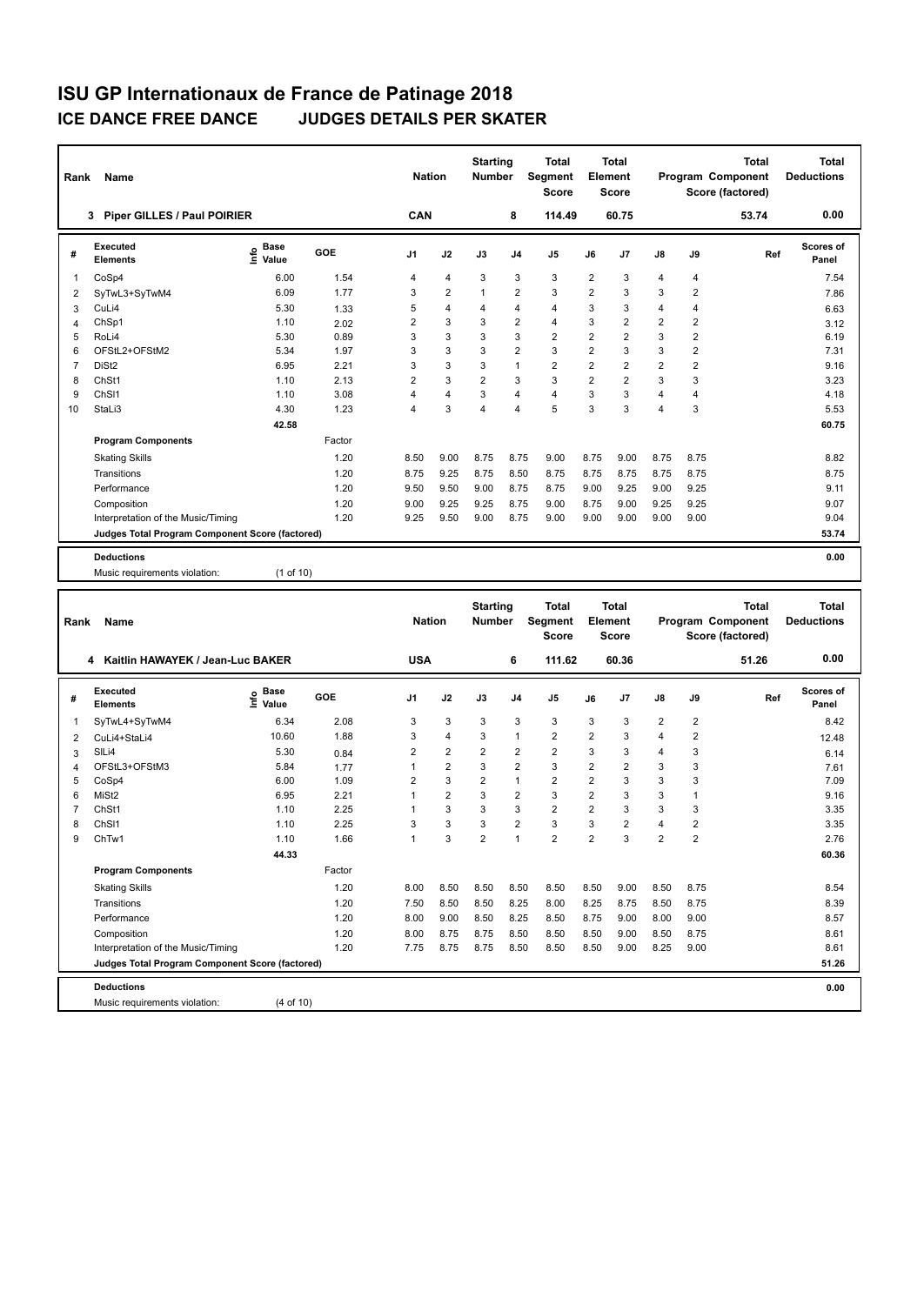| Rank           | Name                                            |                                  |        | <b>Nation</b>  |                | <b>Starting</b><br><b>Number</b> |                | <b>Total</b><br>Segment<br><b>Score</b> |                | Total<br>Element<br><b>Score</b> |                |                | <b>Total</b><br>Program Component<br>Score (factored) | <b>Total</b><br><b>Deductions</b> |
|----------------|-------------------------------------------------|----------------------------------|--------|----------------|----------------|----------------------------------|----------------|-----------------------------------------|----------------|----------------------------------|----------------|----------------|-------------------------------------------------------|-----------------------------------|
|                | Marie-Jade LAURIAULT / Romain LE GAC<br>5       |                                  |        | <b>FRA</b>     |                |                                  | 4              | 105.70                                  |                | 57.32                            |                |                | 48.38                                                 | 0.00                              |
| #              | Executed<br><b>Elements</b>                     | <b>Base</b><br>e Base<br>⊆ Value | GOE    | J1             | J2             | J3                               | J <sub>4</sub> | J <sub>5</sub>                          | J6             | J <sub>7</sub>                   | $\mathsf{J}8$  | J9             | Ref                                                   | <b>Scores of</b><br>Panel         |
| 1              | OFStL2+OFStM3                                   | 5.59                             | 1.67   | $\overline{2}$ | 3              | 3                                | $\overline{2}$ | 3                                       | $\overline{2}$ | $\overline{2}$                   | $\overline{2}$ | $\overline{2}$ |                                                       | 7.26                              |
| 2              | SyTwL3+SyTwM4                                   | 6.09                             | 0.72   |                | 1              | 1                                | 1              | $\overline{2}$                          | $\overline{1}$ | $\overline{1}$                   |                | $\mathbf{1}$   |                                                       | 6.81                              |
| 3              | SeSt2                                           | 6.95                             | 1.39   | $\overline{2}$ | $\mathbf{1}$   | 1                                | $\overline{2}$ | $\overline{2}$                          |                | $\mathbf{1}$                     |                | $\overline{2}$ |                                                       | 8.34                              |
| 4              | ChSp1                                           | 1.10                             | 2.02   | 3              | 3              | 3                                | $\overline{2}$ | 3                                       | $\overline{2}$ | $\overline{2}$                   | $\overline{2}$ | $\mathbf{1}$   |                                                       | 3.12                              |
| 5              | CoSp4                                           | 6.00                             | 0.96   | 2              | $\overline{2}$ | $\overline{2}$                   | 3              | $\overline{c}$                          | $\overline{2}$ | $\blacktriangleleft$             | 3              | $\overline{2}$ |                                                       | 6.96                              |
| 6              | RoLi4+RoLi4                                     | 10.60                            | 2.27   | 4              | 4              | 4                                | $\overline{4}$ | 3                                       | 3              | $\overline{2}$                   | 3              | $\overline{2}$ |                                                       | 12.87                             |
| $\overline{7}$ | StaLi3                                          | 4.30                             | 0.84   | 3              | $\overline{2}$ | $\overline{2}$                   | 3              | 3                                       | $\overline{2}$ | $\overline{2}$                   | 3              | $\overline{2}$ |                                                       | 5.14                              |
| 8              | ChSt1                                           | 1.10                             | 2.25   | 3              | 3              | 3                                | 3              | 3                                       | $\overline{2}$ | $\overline{2}$                   | $\overline{2}$ | $\overline{4}$ |                                                       | 3.35                              |
| 9              | ChS <sub>11</sub>                               | 1.10                             | 2.37   | 3              | 3              | 3                                | 3              | 3                                       | 3              | $\overline{2}$                   | $\overline{2}$ | $\overline{4}$ |                                                       | 3.47                              |
|                |                                                 | 42.83                            |        |                |                |                                  |                |                                         |                |                                  |                |                |                                                       | 57.32                             |
|                | <b>Program Components</b>                       |                                  | Factor |                |                |                                  |                |                                         |                |                                  |                |                |                                                       |                                   |
|                | <b>Skating Skills</b>                           |                                  | 1.20   | 7.25           | 8.00           | 8.00                             | 8.25           | 8.00                                    | 8.25           | 8.00                             | 7.75           | 7.75           |                                                       | 7.96                              |
|                | Transitions                                     |                                  | 1.20   | 7.00           | 8.00           | 8.25                             | 8.00           | 7.50                                    | 8.00           | 7.75                             | 7.75           | 7.75           |                                                       | 7.82                              |
|                | Performance                                     |                                  | 1.20   | 7.50           | 8.25           | 8.25                             | 8.25           | 8.00                                    | 8.50           | 8.00                             | 8.00           | 8.25           |                                                       | 8.14                              |
|                | Composition                                     |                                  | 1.20   | 7.25           | 7.75           | 8.50                             | 8.25           | 8.25                                    | 8.00           | 8.00                             | 8.25           | 8.25           |                                                       | 8.11                              |
|                | Interpretation of the Music/Timing              |                                  | 1.20   | 7.50           | 8.00           | 8.50                             | 8.25           | 8.50                                    | 8.50           | 8.00                             | 8.25           | 8.50           |                                                       | 8.29                              |
|                | Judges Total Program Component Score (factored) |                                  |        |                |                |                                  |                |                                         |                |                                  |                |                |                                                       | 48.38                             |
|                | <b>Deductions</b>                               |                                  |        |                |                |                                  |                |                                         |                |                                  |                |                |                                                       | 0.00                              |

| Rank           | Name                                            |                            |        | <b>Nation</b>  |                | <b>Starting</b><br><b>Number</b> |                | <b>Total</b><br>Segment<br><b>Score</b> |                | Total<br>Element<br><b>Score</b> |                |                | <b>Total</b><br><b>Program Component</b><br>Score (factored) | <b>Total</b><br><b>Deductions</b> |
|----------------|-------------------------------------------------|----------------------------|--------|----------------|----------------|----------------------------------|----------------|-----------------------------------------|----------------|----------------------------------|----------------|----------------|--------------------------------------------------------------|-----------------------------------|
|                | Rachel PARSONS / Michael PARSONS<br>6           |                            |        | <b>USA</b>     |                |                                  | 5              | 103.03                                  |                | 55.66                            |                |                | 47.37                                                        | 0.00                              |
| #              | Executed<br><b>Elements</b>                     | <b>Base</b><br>۴è<br>Value | GOE    | J <sub>1</sub> | J2             | J3                               | J <sub>4</sub> | J5                                      | J6             | J7                               | J8             | J9             | Ref                                                          | Scores of<br>Panel                |
| $\overline{1}$ | CuLi4                                           | 5.30                       | 0.79   | 3              | $\overline{2}$ | $\overline{2}$                   | $\overline{2}$ | $\overline{2}$                          | $\overline{1}$ | 3                                | 3              | $\overline{2}$ |                                                              | 6.09                              |
| $\overline{2}$ | ChSp1                                           | 1.10                       | 2.02   | 3              | 3              | $\overline{2}$                   | $\overline{2}$ | $\overline{2}$                          | $\overline{2}$ | 3                                | 3              | $\overline{2}$ |                                                              | 3.12                              |
| 3              | SyTwL3+SyTwM3                                   | 5.84                       | 1.67   | $\overline{2}$ | $\overline{2}$ | 3                                | $\overline{2}$ | $\overline{2}$                          | $\overline{2}$ | 3                                | 3              | 2              |                                                              | 7.51                              |
| $\overline{4}$ | OFStL2+OFStM3                                   | 5.59                       | 1.25   | $\overline{2}$ | $\overline{2}$ | $\overline{2}$                   | $\mathbf{1}$   | 3                                       | $\overline{1}$ | $\overline{2}$                   | $\overline{2}$ | 1              |                                                              | 6.84                              |
| 5              | RoLi4                                           | 5.30                       | 0.64   | 1              | $\overline{2}$ | $\overline{2}$                   | $\overline{2}$ | $\overline{2}$                          | $\overline{1}$ | $\overline{2}$                   | $\overline{2}$ | $\overline{2}$ |                                                              | 5.94                              |
| 6              | SIL <sub>i4</sub>                               | 5.30                       | 0.59   | $\overline{2}$ | $\mathbf{1}$   | $\overline{2}$                   | $\mathbf{1}$   | 3                                       | $\overline{2}$ | $\overline{1}$                   | $\overline{2}$ | $\overline{2}$ |                                                              | 5.89                              |
| $\overline{7}$ | DiSt <sub>2</sub>                               | 6.95                       | 1.80   | 1              | $\overline{2}$ | $\overline{2}$                   | $\overline{2}$ | 3                                       | $\overline{2}$ | $\overline{2}$                   | $\overline{2}$ | 1              |                                                              | 8.75                              |
| 8              | CoSp4                                           | 6.00                       | 0.71   | $\overline{2}$ | $\mathbf{1}$   | $\mathbf{1}$                     | $\mathbf{1}$   | $\mathbf{1}$                            | $\overline{2}$ | $\overline{2}$                   | $\overline{2}$ | 2              |                                                              | 6.71                              |
| 9              | ChSt1                                           | 1.10                       | 1.19   | $\overline{2}$ | $\mathbf{1}$   | $\mathbf{1}$                     | $\mathbf{1}$   | $\overline{1}$                          | $\overline{1}$ | 2                                | $\overline{2}$ | 3              |                                                              | 2.29                              |
| 10             | ChLi1                                           | 1.10                       | 1.42   | 1              | $\overline{2}$ | 1                                | 1              | $\overline{2}$                          | $\overline{2}$ | $\overline{2}$                   | $\overline{2}$ | $\overline{2}$ |                                                              | 2.52                              |
|                |                                                 | 43.58                      |        |                |                |                                  |                |                                         |                |                                  |                |                |                                                              | 55.66                             |
|                | <b>Program Components</b>                       |                            | Factor |                |                |                                  |                |                                         |                |                                  |                |                |                                                              |                                   |
|                | <b>Skating Skills</b>                           |                            | 1.20   | 7.50           | 7.75           | 8.00                             | 8.25           | 8.00                                    | 8.25           | 8.25                             | 8.50           | 7.75           |                                                              | 8.04                              |
|                | Transitions                                     |                            | 1.20   | 7.25           | 7.50           | 7.75                             | 7.75           | 7.75                                    | 7.75           | 8.00                             | 8.25           | 7.75           |                                                              | 7.75                              |
|                | Performance                                     |                            | 1.20   | 7.75           | 7.75           | 7.50                             | 8.00           | 7.75                                    | 8.00           | 8.50                             | 8.00           | 7.75           |                                                              | 7.86                              |
|                | Composition                                     |                            | 1.20   | 8.00           | 7.75           | 7.75                             | 7.75           | 7.75                                    | 7.50           | 8.25                             | 8.25           | 8.00           |                                                              | 7.89                              |
|                | Interpretation of the Music/Timing              |                            | 1.20   | 7.75           | 7.75           | 7.50                             | 8.00           | 7.75                                    | 7.50           | 8.50                             | 8.50           | 8.25           |                                                              | 7.93                              |
|                | Judges Total Program Component Score (factored) |                            |        |                |                |                                  |                |                                         |                |                                  |                |                |                                                              | 47.37                             |
|                | <b>Deductions</b>                               |                            |        |                |                |                                  |                |                                         |                |                                  |                |                |                                                              | 0.00                              |
|                | Music requirements violation:                   | (1 of 10)                  |        |                |                |                                  |                |                                         |                |                                  |                |                |                                                              |                                   |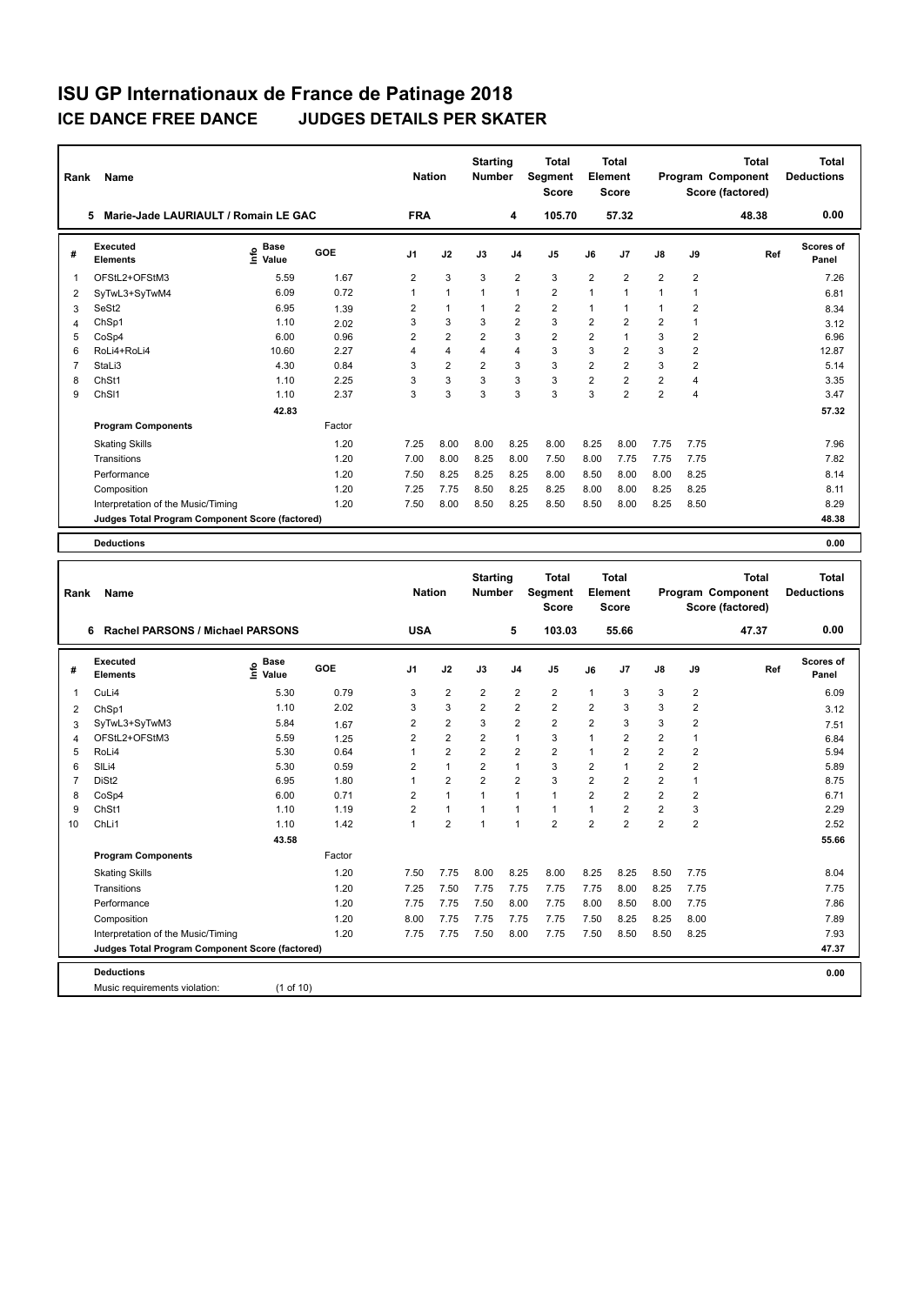| Rank           | Name                                                                                  |                   |            | <b>Nation</b>  |                | <b>Starting</b><br>Number |                         | Total<br>Segment<br><b>Score</b> |                  | Total<br>Element<br><b>Score</b> |                  |                         | <b>Total</b><br>Program Component<br>Score (factored) | <b>Total</b><br><b>Deductions</b> |
|----------------|---------------------------------------------------------------------------------------|-------------------|------------|----------------|----------------|---------------------------|-------------------------|----------------------------------|------------------|----------------------------------|------------------|-------------------------|-------------------------------------------------------|-----------------------------------|
|                | 7 Betina POPOVA / Sergey MOZGOV                                                       |                   |            | <b>RUS</b>     |                |                           | 3                       | 99.54                            |                  | 53.39                            |                  |                         | 46.15                                                 | 0.00                              |
| #              | Executed<br><b>Elements</b>                                                           | e Base<br>⊆ Value | GOE        | J1             | J2             | J3                        | J <sub>4</sub>          | J5                               | J6               | J7                               | J8               | J9                      | Ref                                                   | <b>Scores of</b><br>Panel         |
| 1              | SyTwL4+SyTwM4                                                                         | 6.34              | 1.25       | 2              | 3              | $\overline{2}$            | $\overline{2}$          | $\overline{2}$                   | 2                | $\mathbf{1}$                     | $\mathbf{1}$     | $\mathbf{1}$            |                                                       | 7.59                              |
| 2              | RoLi4                                                                                 | 5.30              | 0.99       | 3              | 4              | 2                         | 3                       | 3                                | 3                | 3                                | 3                | $\overline{2}$          |                                                       | 6.29                              |
| 3              | CoSp3                                                                                 | 5.00              | 0.84       | 1              | 2              | 3                         | $\overline{\mathbf{c}}$ | 3                                | $\boldsymbol{2}$ | $\mathbf{1}$                     | $\boldsymbol{2}$ | $\mathbf{1}$            |                                                       | 5.84                              |
| 4              | CuLi3                                                                                 | 4.30              | 0.74       | 2              | 3              | 3                         | $\overline{2}$          | 3                                | $\overline{2}$   | $\mathbf{1}$                     | $\overline{2}$   | $\mathbf{1}$            |                                                       | 5.04                              |
| 5              | OFStL2+OFStM2                                                                         | 5.34              | 1.14       | 1              | 3              | 1                         | $\mathbf{1}$            | $\overline{2}$                   | $\overline{2}$   | $\overline{2}$                   | $\overline{2}$   | $\mathbf{1}$            |                                                       | 6.48                              |
| 6              | ChSp1                                                                                 | 1.10              | 1.66       | $\overline{2}$ | 2              | 1                         | $\overline{2}$          | $\overline{2}$                   | $\overline{2}$   | $\overline{2}$                   | $\overline{2}$   | $\overline{2}$          |                                                       | 2.76                              |
| $\overline{7}$ | SILi4                                                                                 | 5.30              | 0.59       | 1              | 2              | 2                         | 3                       | 3                                | $\mathbf{1}$     | $\mathbf{1}$                     | $\overline{2}$   | $\mathbf{1}$            |                                                       | 5.89                              |
| 8              | CiSt <sub>2</sub>                                                                     | 6.95              | 1.39       | 1              | $\overline{2}$ | $\mathbf{1}$              | $\overline{2}$          | 3                                | $\overline{2}$   | $\mathbf{1}$                     | $\mathbf{1}$     | $\mathbf{1}$            |                                                       | 8.34                              |
| 9              | ChSt1                                                                                 | 1.10              | 1.54       | $\overline{2}$ | $\overline{2}$ | 2                         | 3                       | 3                                | $\overline{2}$   | $\mathbf{1}$                     | $\mathbf{1}$     | $\mathbf{1}$            |                                                       | 2.64                              |
| 10             | ChS <sub>11</sub>                                                                     | 1.10              | 1.42       | $\mathbf{1}$   | 3              | $\overline{2}$            | $\overline{2}$          | $\overline{2}$                   | $\overline{2}$   | $\overline{1}$                   | $\overline{2}$   | $\mathbf{1}$            |                                                       | 2.52                              |
|                |                                                                                       | 41.83             |            |                |                |                           |                         |                                  |                  |                                  |                  |                         |                                                       | 53.39                             |
|                | <b>Program Components</b>                                                             |                   | Factor     |                |                |                           |                         |                                  |                  |                                  |                  |                         |                                                       |                                   |
|                | <b>Skating Skills</b>                                                                 |                   | 1.20       | 7.25           | 7.75           | 7.50                      | 8.25                    | 8.00                             | 8.25             | 7.75                             | 7.50             | 7.50                    |                                                       | 7.75                              |
|                | Transitions                                                                           |                   | 1.20       | 7.00           | 7.50           | 7.50                      | 7.75                    | 7.50                             | 8.00             | 7.50                             | 7.25             | 7.25                    |                                                       | 7.46                              |
|                | Performance                                                                           |                   | 1.20       | 7.50           | 8.00           | 7.50                      | 8.00                    | 8.00                             | 8.25             | 7.75                             | 7.50             | 7.75                    |                                                       | 7.79                              |
|                | Composition                                                                           |                   | 1.20       | 7.50           | 7.50           | 7.75                      | 8.25                    | 8.00                             | 8.00             | 7.75                             | 7.50             | 7.50                    |                                                       | 7.71                              |
|                | Interpretation of the Music/Timing                                                    |                   | 1.20       | 7.25           | 7.50           | 7.75                      | 8.25                    | 8.25                             | 8.25             | 7.75                             | 7.25             | 7.50                    |                                                       | 7.75                              |
|                | Judges Total Program Component Score (factored)                                       |                   |            |                |                |                           |                         |                                  |                  |                                  |                  |                         |                                                       | 46.15                             |
|                | <b>Deductions</b>                                                                     |                   |            |                |                |                           |                         |                                  |                  |                                  |                  |                         |                                                       | 0.00                              |
|                |                                                                                       |                   |            |                |                |                           |                         |                                  |                  |                                  |                  |                         |                                                       |                                   |
|                |                                                                                       |                   |            |                |                | <b>Starting</b>           |                         | <b>Total</b>                     |                  | <b>Total</b>                     |                  |                         | <b>Total</b>                                          | <b>Total</b>                      |
| Rank           | Name                                                                                  |                   |            | <b>Nation</b>  |                |                           |                         |                                  |                  |                                  |                  |                         |                                                       |                                   |
|                |                                                                                       |                   |            |                |                | Number                    |                         | Segment<br><b>Score</b>          |                  | <b>Element</b><br>Score          |                  |                         | Program Component<br>Score (factored)                 | <b>Deductions</b>                 |
|                | 8 Olivia SMART / Adrian DIAZ                                                          |                   |            | <b>ESP</b>     |                |                           | $\overline{\mathbf{r}}$ | 97.53                            |                  | 49.93                            |                  |                         | 48.60                                                 | 1.00                              |
|                | <b>Executed</b>                                                                       | Base              | <b>GOE</b> |                |                |                           |                         |                                  |                  |                                  |                  |                         |                                                       | Scores of                         |
| #              | <b>Elements</b>                                                                       | e Base<br>⊆ Value |            | J1             | J2             | J3                        | J <sub>4</sub>          | J5                               | J6               | J7                               | J8               | J9                      | Ref                                                   | Panel                             |
| 1              | CuLi4                                                                                 | 5.30              | 1.04       | 3              | 3              | 3                         | 3                       | $\overline{4}$                   | $\overline{2}$   | $\overline{2}$                   | 4                | 3                       |                                                       | 6.34                              |
| 2              | SyTwL4+SyTwM3                                                                         | 6.09              | 1.56       | 3              | 2              | $\overline{2}$            | $\overline{2}$          | 3                                | $\mathbf{1}$     | $\overline{2}$                   | $\overline{2}$   | $\overline{\mathbf{c}}$ |                                                       | 7.65                              |
| 3              | StaLi4                                                                                | 5.30              | 0.84       | 3              | $\overline{2}$ | 3                         | $\overline{2}$          | $\overline{2}$                   | $\overline{2}$   | $\overline{2}$                   | 3                | 3                       |                                                       | 6.14                              |
| 4              | OFStL1+OFStM3                                                                         | 5.34              | 1.77       | 1              | $\overline{2}$ | 3                         | 3                       | 3                                | $\overline{2}$   | $\overline{2}$                   | 3                | $\boldsymbol{2}$        |                                                       | 7.11                              |
| 5              | CoSp3                                                                                 | 5.00              | 1.03       | 2              | 3              | $\overline{2}$            | $\overline{2}$          | 3                                | $\overline{2}$   | $\overline{2}$                   | 3                | $\overline{\mathbf{c}}$ |                                                       | 6.03                              |
| 6              | ChSt1                                                                                 | 1.10              | 1.78       | $\mathbf{1}$   | 4              | $\overline{2}$            | $\mathbf{1}$            | 3                                | $\mathbf{1}$     | $\mathbf{1}$                     | 3                | 4                       |                                                       | 2.88                              |
| $\overline{7}$ | MiSt1                                                                                 | 6.45              | $-3.04$    | $-3$           | $-2$           | $-3$                      | $-3$                    | $-4$                             | -4               | -3                               | $-3$             | -3                      |                                                       | 3.41                              |
| 8              | SIL <sub>i3</sub>                                                                     | 4.30              | 0.79       | $\overline{2}$ | $\overline{2}$ | 3                         | $\overline{2}$          | 3                                | $\overline{2}$   | $\mathbf{1}$                     | 3                | $\overline{2}$          |                                                       | 5.09                              |
| 9              | ChSp1                                                                                 | 1.10              | 1.66       | 3              | $\overline{2}$ | $\overline{2}$            | 1                       | 3                                | $\overline{2}$   | $\mathbf{1}$                     | $\overline{2}$   | $\overline{2}$          |                                                       | 2.76                              |
| 10             | ChSI1                                                                                 | 1.10              | 1.42       | 2              | 1              | $\overline{c}$            | 1                       | 3                                | 2                | 1                                | $\sqrt{2}$       |                         |                                                       | 2.52                              |
|                |                                                                                       | 41.08             |            |                |                |                           |                         |                                  |                  |                                  |                  |                         |                                                       | 49.93                             |
|                | <b>Program Components</b>                                                             |                   | Factor     |                |                |                           |                         |                                  |                  |                                  |                  |                         |                                                       |                                   |
|                | <b>Skating Skills</b>                                                                 |                   | 1.20       | 8.25           | 8.00           | 8.00                      | 8.00                    | 8.50                             | 8.00             | 8.25                             | 8.50             | 8.25                    |                                                       | 8.18                              |
|                | Transitions                                                                           |                   | 1.20       | 8.00           | 8.25           | 8.00                      | 7.75                    | 8.50                             | 7.75             | 8.00                             | 8.25             | 8.25                    |                                                       | 8.07                              |
|                | Performance                                                                           |                   | 1.20       | 8.25           | 7.50           | 7.75                      | 7.75                    | 8.25                             | 8.00             | 8.00                             | 8.25             | 7.75                    |                                                       | 7.96                              |
|                | Composition                                                                           |                   | 1.20       | 8.50           | 8.25           | 8.00                      | 8.25                    | 8.75                             | 8.00             | 8.00                             | 8.50             | 8.25                    |                                                       | 8.25                              |
|                | Interpretation of the Music/Timing<br>Judges Total Program Component Score (factored) |                   | 1.20       | 8.00           | 7.75           | 7.75                      | 8.25                    | 8.50                             | 7.75             | 8.25                             | 8.25             | 8.00                    |                                                       | 8.04<br>48.60                     |

**Deductions** Falls: -1.00 **-1.00**

Music requirements violation: (3 of 10)